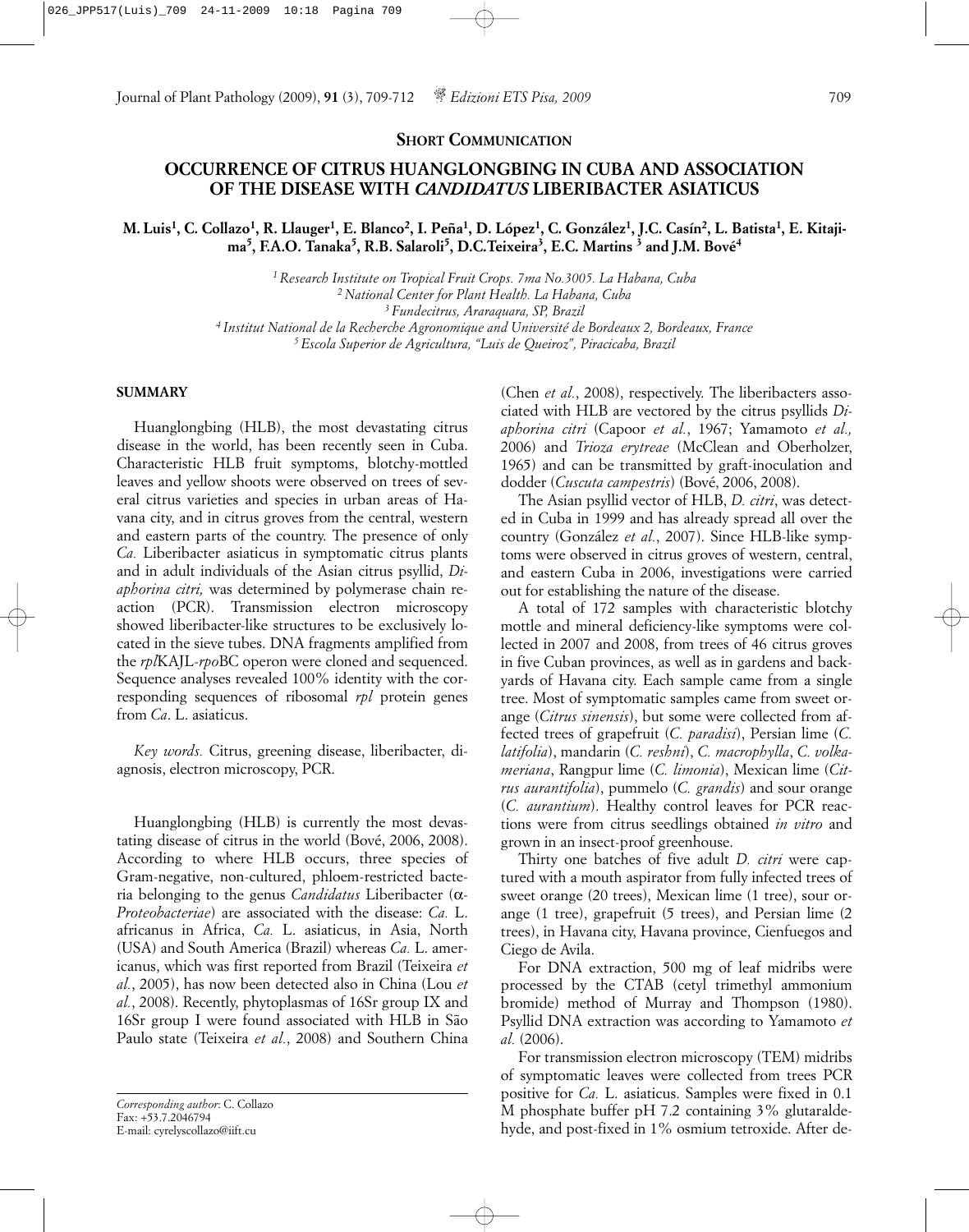hydration with acetone, they were embedded in SPURR resin (Spurr, 1969), and thin-sectioned with a Leica UC6 microtome. Ultra-thin sections were stained with uranyl acetate and lead citrate, and examined in a Zeiss EM 900 electron microscope.

Single, conventional PCR amplification of 16Sr DNA from putative *Ca.* L. asiaticus or *Ca.* L. africanus was carried out with forward primers OA1+OI1 and reverse primer OI2c (Jagoueix *et al.*, 1996). For duplex PCR, two primer pairs were used in a single reaction mixture: A2/J5 for amplification of ribosomal proteins of putative *Ca.* L. asiaticus or *Ca.* L. africanus (Hocquellet *et al*., 1999) and GB1/GB3 for amplification of 16Sr DNA of putative *Ca.* L. americanus (Teixeira *et al.*, 2005). PCR reactions were conducted in 40 µl of a reaction mixture containing 1  $\mu$ M of each primer, 200  $\mu$ M of each dNTPs,  $2 \mu M$  MgCl<sub>2</sub>,  $20 \mu M$  Tris-HCl pH 8.4,  $50$  $\mu$ M KCl, 1.5 U of Taq DNA polymerase (Invitrogen, USA) and 1 µl of DNA. The duplex PCR program consisted of 35 cycles, each at 94ºC for 30 sec, 62ºC for 30 sec and 72°C for 1 min (Teixeira *et al.,* 2008). PCR reactions were performed in a Biometra Termocycler. Following amplification, 10 µl aliquots from each reaction mixture were analyzed by electrophoresis on 1.2% agarose gels and visualized under UV light. DNAs from leaves infected with *Ca*. L. asiaticus, *Ca.* L. africanus or *Ca.* L. americanus, used as positive controls, were supplied by Fundecitrus, Brazil.

Ten µl of the 1160 bp PCR product obtained by amplification with primers (OI1+OA1)/OI2c were incubated at 37ºC overnight with 20 U of restriction enzyme *Xba* I (Promega, USA) in a final volume of 35 µl (Jagoueix *et al*., 1996). The digested DNA was further analyzed by electrophoresis in a 4% agarose gel.

Fragments amplified with primers A2/J5 from symptomatic leaf samples were cloned using the pGEM-T easy vector following the supplier's protocol (Promega, to transform *E. coli* DH5-α competent cells by electroporation (Dower *et al.*, 1988). The cloned DNA was sequenced at the Escola Superior de Agricultura Luiz de Queiroz, Departamento de Ciências Biológicas, Universidade São Paulo, Brazil.

DNA sequence analyses were performed using Chromas LITE version 2.01 (www.technelysium.com.au). Search for homologies in databases were carried out using the BLAST program (Altschul *et al.*, 1997). Multiple sequence alignments were performed using MULTAL-IN software (http://bioinfo.genopole-toulouse.prd.fr/ multalin/multalin.html).

Characteristic leaf HLB symptoms including (i) yellow shoots, (ii) leaves with blotchy-mottle, some of which had corky veins, and (iii) small leaves showing Zn- and Mn-deficiency symptoms were observed on both young and adult trees from 46 citrus groves in the provinces of Matanzas and Havana (western region), Cienfuegos and Ciego de Ávila (central region), and Holguín (eastern region). Fruits had also characteristic symptoms of HLB. Typical blotchy mottle was observed in citrus orchards of sweet orange (cv. Valencia), mandarin (cv. Dancy), and grapefruit (cvs Marsh and Ruby). Tahiti lime leaves did not show the typical sweet orange blotchy mottle, but rather the lemon (*C. limon*) type of mottle, characterized by large, dark-green patches (Bové, 2008). While many trees of sweet orange and grapefruit were fully affected, other trees in the same orchards had still symptomless sectors, a characteristic feature of HLB. Young commercial trees, from two to seven years of age, had a much higher disease incidence than adult trees in neighboring blocks. Severely affected trees showed dieback and defoliation. In the western and the central regions most young orchards surveyed were severely affected.

Of the 172 leaf samples tested by duplex PCR with



**Fig. 1.** Electrophoresis on 1.2 % agarose gel of duplex PCR products amplified from DNA of healthy or symptomatic leaves primed with A2/J5+GB1/GB3. Lane 1 and 13, 1Kb DNA ladder (Promega, USA); lane 2, water; lane 3, healthy plant DNA; lane 4, DNA from *Ca.* L. americanus-infected leaves; lane 5, *Ca.* L. asiaticus-infected leaves; lane 6, *Ca.* L. asiaticus-infected leaves. Symptomatic citrus samples from Havana city in lanes 7 to 12.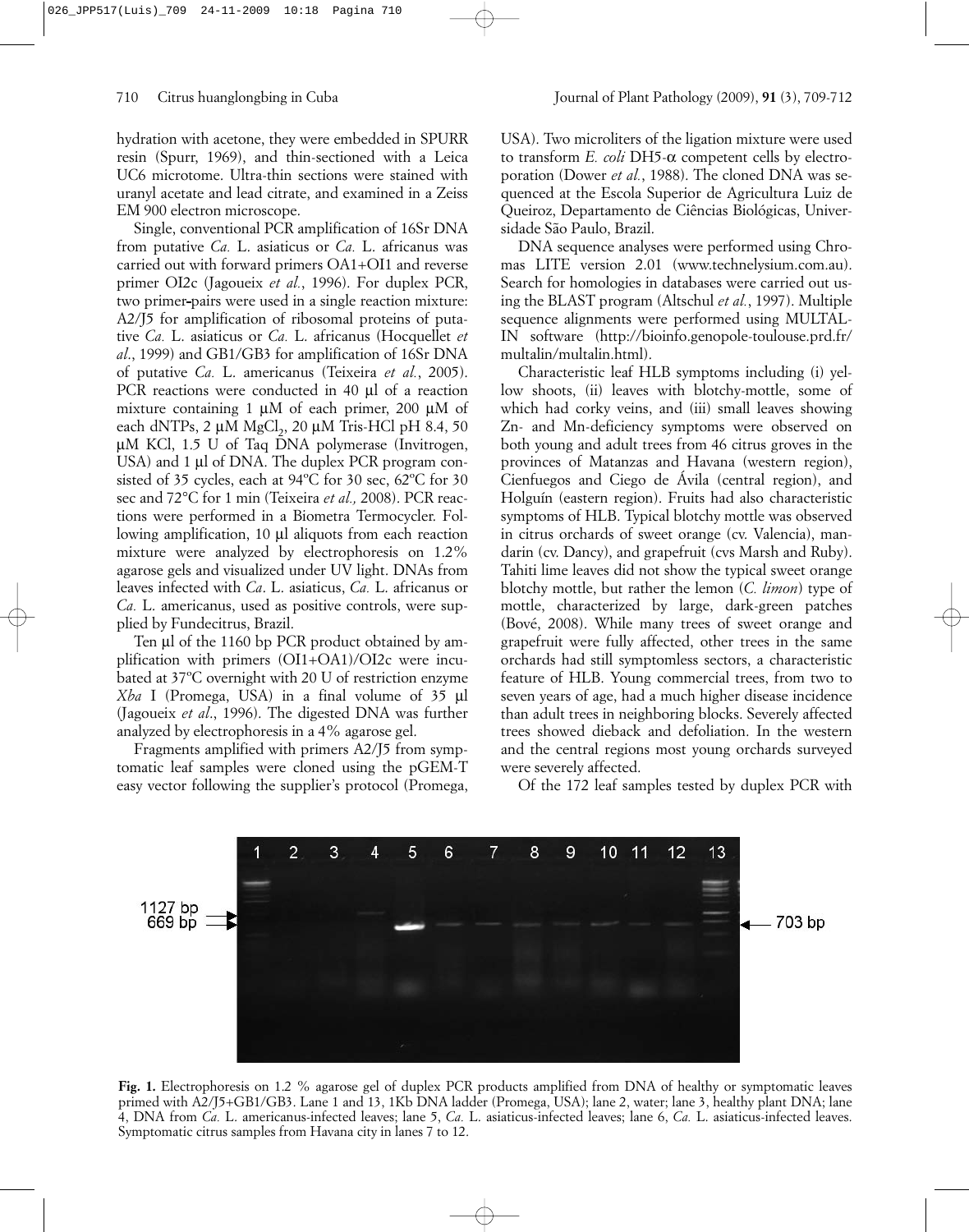

**Fig. 2.** Electron micrograph of ultrathin sections through sieve tubes of leaf midribs from *C. grandis* (a, b and c). Filamentous (a and c) and circular (b) liberibacter-like structures. The liberibacter wall is seen in (c) as an outer, electron-dense layer.

primers A2/J5, 168 yielded amplicons of 703 bp, characteristic of *Ca*. L. asiaticus, of which 61 were sweet orange, 37 Persian lime, 33 grapefruit, 15 Mexican lime, 8 mandarin (cvs Cleopatra and Dancy), 8 sour orange, 3 *C. volkameriana,* 1 Rangpur lime, 1 Carrizo citrange, 3 *C. macrophylla* and 2 *C. grandis* (Fig. 1). Amplicons obtained with conventional PCRs using primers (OI1+OA1)/OI2c which had a size of 1160 bp, characteristic of either *Ca*. L. africanus or *Ca*. L. asiaticus were subsequently digested with restriction enzyme *Xba* I to determine which species was present in the samples. The digestion yielded two bands, 520 bp and 640 bp in size, a pattern typical of *Ca*. L. asiaticus.

PCR products obtained from amplifications with primers A2/J5 were used for cloning and sequencing. Three clones from Havana city, three from Jagüey Grande (Matanzas), and one from Los Quemados (Ciego de Ávila) were obtained. All sequences shared 100% identity. The unique sequence (accession No. FJ394022) was 703 bp long and shared 100% identity with the corresponding sequence of *Ca.* L. asiaticus from Brazil (accession No. DQ4719041).

Liberibacter-like structures (Fig. 2a and b), surrounded by an electron-dense, outer wall-like layer (Fig. 2c), were observed only in the sieve tubes of samples PCR-positive for *Ca*. L. asiaticus,

During surveys in citrus orchards from Matanzas, Cienfuegos, Ciego de Avila and Havana provinces, *D. citri* were collected from 31 trees that showed characteristic HLB symptoms and were PCR-positive for *Ca.* L. asiaticus. Twenty eight of 29 psyllid samples collected in citrus orchards as well as two samples collected from citrus trees in residential Havana city gave positive PCR reactions for *Ca.* L. asiaticus with primer pairs A2/J5 and GB1/GB3 for duplex PCR. Amplification with (OA1+OI1)/OI2c followed by digestion of the 1160 bp amplicon with *Xba* I also detected *Ca*. L. asiaticus*.* No evidence was obtained for the presence of *Ca.* L. africanus or *Ca.* L. americanus in any of the leaves or insects tested.

Symptoms characteristic of HLB were observed on citrus trees all throughout the country, from west to east, even in remote areas where only a few citrus trees were present. The incidence of the disease was much higher in young orchards of sweet orange and grapefruit than in adult ones, most of which were over 30 years of age and in bad conditions because of poor mangement. This situation as well as the lack of platforms to examine tree tops made HLB diagnosis more difficult in adult trees than in young ones. Nevertheless, the wide distribution of PCR of *Ca.* L. asiaticus was amply confirmed throughout Cuba, whereas no evidence was obtained for the presence of *Ca*. L. africanus or *Ca*. L. americanus.

It is difficult to determine the precise date of introduction of the HLB in the Cuba because of the poor sanitary and nutritional conditions of most of the citrus orchards. However, based on the high incidence and the wide distribution of HLB throughout Cuba as observed in 2007 and 2008, it seem plausible to conclude that probably the disease had been present in the island well before 2006, when it was first seen on backyard trees of Havana city. Should this be so, the situation agrees with what reported from São Paulo state and Florida, where the HLB was first recognized in 2004 and 2005, respectively, but is thought to have been present several years before its identification.

## **REFERENCES**

- Altschul S.F., Madden T.L., Schaffer A.A., Zhang J., Miller Z.W., Lipman D.J., 1997. Gapped BLAST and PSI-BLAST: a new generation of protein database search programs. *Nucleic Acids Research* **25:** 3389-3402.
- Bovè J.M., 2006. Huanglongbing: a destructive, newly emerging, centrury old disease of citrus. *Journal of Plant Pathology* **88:** 7-37.
- Bové J.M., 2008. Huanglongbing. IOCV Citrus Diseases, http://www.ivia.es/iocv/